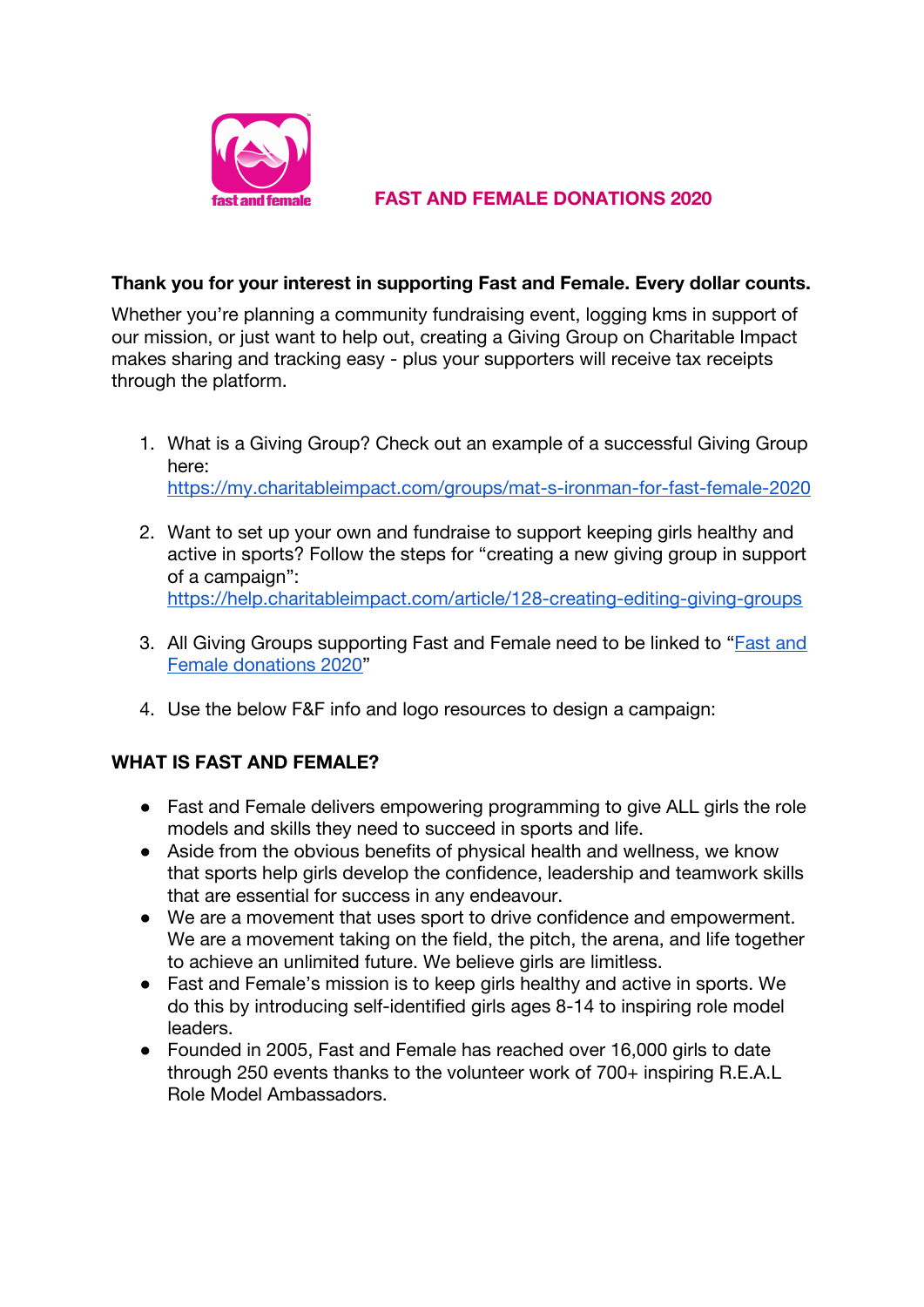**OUR VISION:** A positive, empowering culture for all girls in sports.

**OUR MISSION:** Keep girls healthy and active in sports.

# **OUR VALUES:**

#### **• Inclusion**

Listen and learn. Be as welcoming, kind and accepting as possible. Caring is cool.

#### **• Empowerment**

There is a unique and much-needed leader in each and every one of us.

#### **• Fun**

Teamwork makes the dream work. Enjoy the journey and celebrate successes along the way.

#### **• Social Change**

We are part of a bigger picture. Let's work together to make the change happen.

#### **• Be You. Be Real.**

Vulnerability is strength. Do your best. You are enough.

# **OUR WHY:**

As many as 62% of Canadian girls are not participating in any kind of sport. *(*Canadian Women & Sport, Rally Report 2020*)*

Across adolescence, 1 in 3 girls drop out of sports vs 1 in 10 boys. *(*Canadian Women & Sport, Rally Report, 2020*)*

#### **WHY DOES THIS MATTER?**

Besides promoting physical health and wellness, sports help young women develop confidence, leadership, and teamwork skills.

"When a girl chooses to play sports, what she will gain goes far beyond kicking a ball, learning a new stroke, or crossing a finish line. Through positive sport experiences, girls are more likely to reap the benefits of sport participation and grow into confident and motivated leaders" - Canadian Women & Sport, SheBelongs, 2020

"Participating in sports has a deep and definitive impact on the course of a woman's life, and we can see from the research that sports help to provide women with the tools we need to succeed and lead." - *Laura Gentile, Vice President and Founder of espnW*